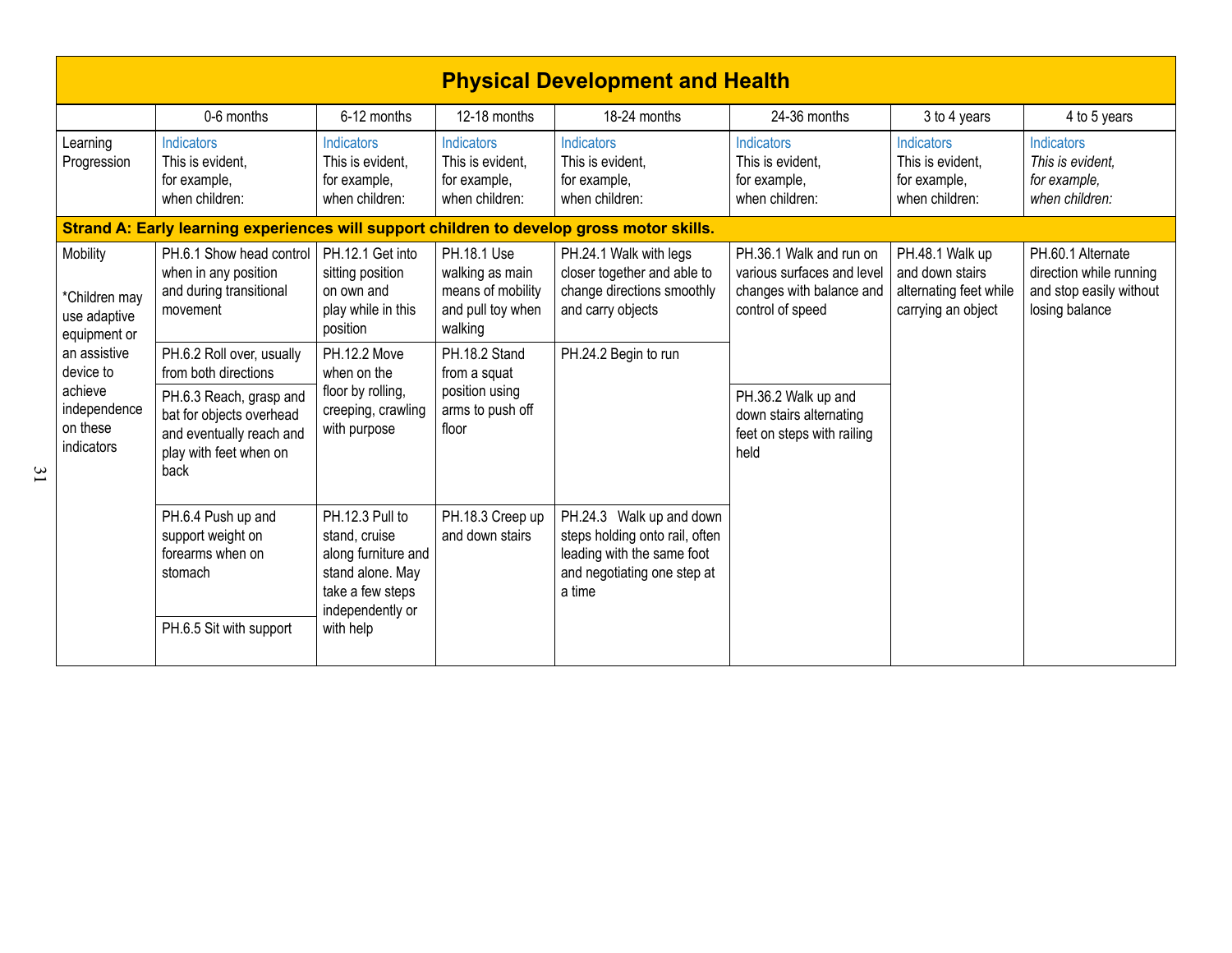| Strand A: Early learning experiences will support children to develop gross motor skills (continued). |                                                                                          |                                                                                                                |                                                                                                                                                                                                                                 |                                                                                                                                                                |                                                                                                                                                                                                                 |                                                                                                                                                                                                                                                                                                                                                                                                                      |                                                                                                                                                                                                                                              |  |
|-------------------------------------------------------------------------------------------------------|------------------------------------------------------------------------------------------|----------------------------------------------------------------------------------------------------------------|---------------------------------------------------------------------------------------------------------------------------------------------------------------------------------------------------------------------------------|----------------------------------------------------------------------------------------------------------------------------------------------------------------|-----------------------------------------------------------------------------------------------------------------------------------------------------------------------------------------------------------------|----------------------------------------------------------------------------------------------------------------------------------------------------------------------------------------------------------------------------------------------------------------------------------------------------------------------------------------------------------------------------------------------------------------------|----------------------------------------------------------------------------------------------------------------------------------------------------------------------------------------------------------------------------------------------|--|
|                                                                                                       | 0-6 months                                                                               | 6-12 months                                                                                                    | 12-18 months                                                                                                                                                                                                                    | 18-24 months                                                                                                                                                   | 24-36 months                                                                                                                                                                                                    | 3 to 4 years                                                                                                                                                                                                                                                                                                                                                                                                         | 4 to 5 years                                                                                                                                                                                                                                 |  |
| Large Muscle<br>Movement and<br>Coordination                                                          |                                                                                          |                                                                                                                | PH.18.4 Throw<br>ball in forward<br>direction                                                                                                                                                                                   | PH.24.4 Use more<br>complicated series of<br>movements such as<br>climbing onto and down<br>from furniture without help,<br>propelling self on ride-on<br>toys | PH.36.3 Catch and<br>throw a playground<br>ball with an adult short<br>distance away<br>PH.36.4 Jump with<br>two feet                                                                                           | PH.48.2 Combine<br>several gross motor<br>skills in an organized<br>way, such as moving<br>through an obstacle<br>course or participating<br>in a creative movement<br>activity following<br>directives<br>PH.48.3 Hop on one foot<br>PH.48.4 Kick ball at<br>target a short distance<br>away with accuracy and<br>speed<br>PH.48.5 Throw small<br>ball overhand at target a<br>short distance away with<br>accuracy | PH.60.2 Coordinate<br>more complex<br>movements with<br>increasing control,<br>balance, and accuracy<br>(e.g., climbing on<br>playground equipment,<br>pumping a swing,<br>bending, twisting,<br>playing hopscotch,<br>riding tricycle)      |  |
|                                                                                                       |                                                                                          |                                                                                                                |                                                                                                                                                                                                                                 | PH.24.5 Catch a large ball<br>tossed from a short distance<br>against their body using<br>both arms                                                            | PH.36.5 Kick a ball in<br>forward direction                                                                                                                                                                     |                                                                                                                                                                                                                                                                                                                                                                                                                      |                                                                                                                                                                                                                                              |  |
|                                                                                                       | Strand B: Early learning experiences will support children to develop fine motor skills. |                                                                                                                |                                                                                                                                                                                                                                 |                                                                                                                                                                |                                                                                                                                                                                                                 |                                                                                                                                                                                                                                                                                                                                                                                                                      |                                                                                                                                                                                                                                              |  |
| <b>Visual Motor</b><br>Integration                                                                    | PH.6.6 Locate an object<br>using vision or sound,<br>reach and grasp the<br>object       | PH.12.4 Reach<br>into containers or<br>reach to activate a<br>simple cause and<br>effect toy                   | PH.18.5 Engage<br>in play that<br>requires using<br>vision and hands<br>such as building a<br>tower or structure,<br>with several<br>blocks balanced<br>on top of each<br>other or placing<br>a large peg in a<br>pegboard base | PH.24.6 Orient pieces<br>to match opening and<br>complete a simple inset form<br>board/puzzle or shape sorter                                                  | PH.36.6 Use common<br>tools that require eye-<br>hand coordination<br>with precision and for<br>their intended purpose<br>(e.g., hammer peg,<br>twist handle to open<br>latch, put body parts<br>on Mr. Potato) | PH.48.6 Use smaller<br>objects with precision<br>(e.g., put small pegs in<br>light board, use large<br>needle to sew, use<br>scissors to cut on curved<br>line, etc.)                                                                                                                                                                                                                                                | PH.60.3 Use<br>coordinated<br>movements to<br>manipulate materials,<br>including cutting and<br>drawing with control<br>and using appropriate<br>hand position to<br>manipulate objects<br>(e.g., thumb up position<br>while using scissors) |  |
|                                                                                                       | PH.6.7 Follow an object<br>with eyes across body,<br>crossing the middle                 | PH.12.5 Combine<br>and separate toys<br>(e.g., replace and<br>remove large rings<br>from post in any<br>order) |                                                                                                                                                                                                                                 |                                                                                                                                                                |                                                                                                                                                                                                                 |                                                                                                                                                                                                                                                                                                                                                                                                                      |                                                                                                                                                                                                                                              |  |

32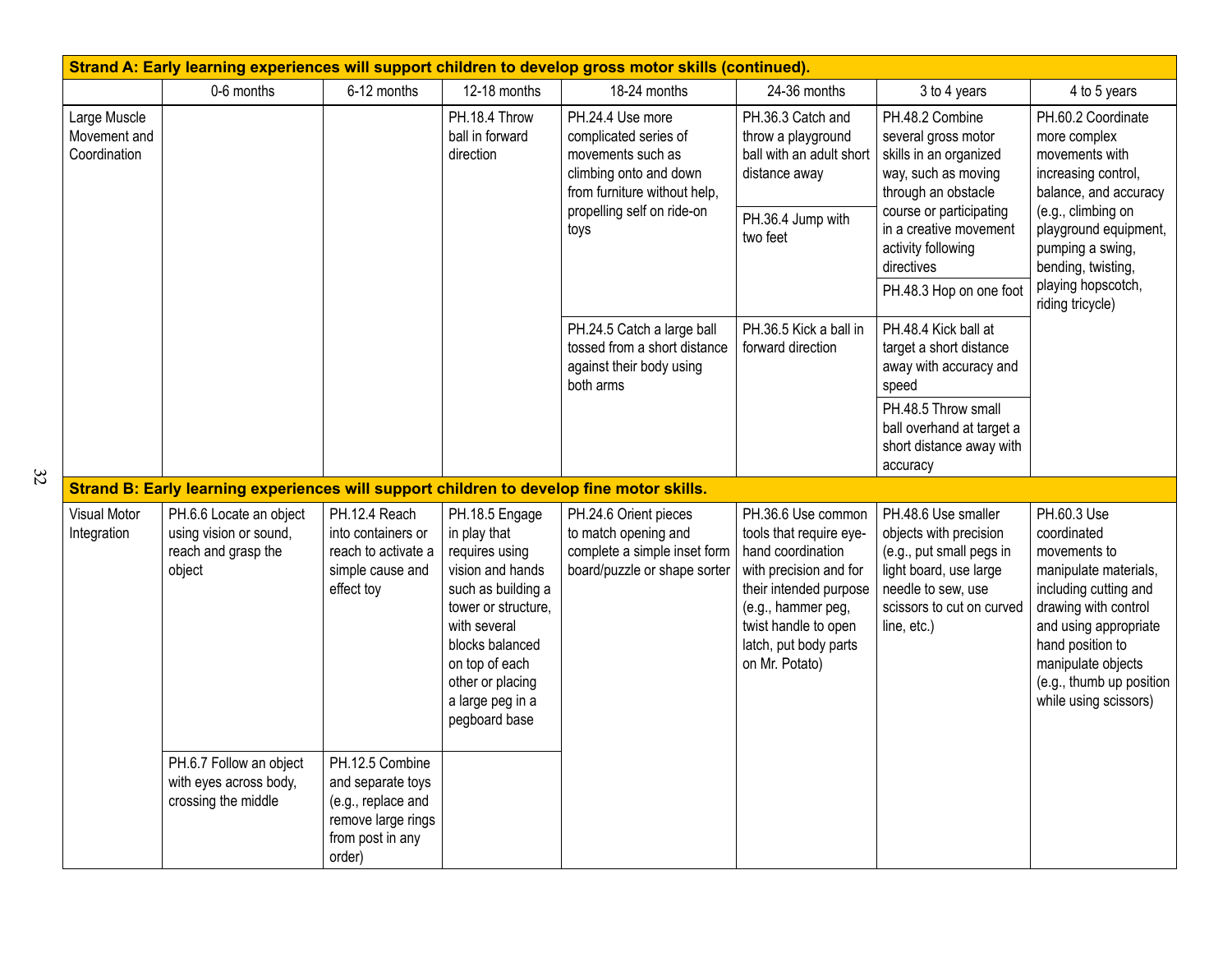|                                         | Strand B: Early learning experiences will support children to develop fine motor skills (continued). |                                                                                                                                                                                                    |                                                                                                                                                           |                                                                                                                                                                              |                                                                                                                                                                                              |                                                                                                                                                                                                          |                                                                                                                                                                                                                                   |                                                                                                                                                                                                        |  |
|-----------------------------------------|------------------------------------------------------------------------------------------------------|----------------------------------------------------------------------------------------------------------------------------------------------------------------------------------------------------|-----------------------------------------------------------------------------------------------------------------------------------------------------------|------------------------------------------------------------------------------------------------------------------------------------------------------------------------------|----------------------------------------------------------------------------------------------------------------------------------------------------------------------------------------------|----------------------------------------------------------------------------------------------------------------------------------------------------------------------------------------------------------|-----------------------------------------------------------------------------------------------------------------------------------------------------------------------------------------------------------------------------------|--------------------------------------------------------------------------------------------------------------------------------------------------------------------------------------------------------|--|
|                                         |                                                                                                      | 0-6 months                                                                                                                                                                                         | 6-12 months                                                                                                                                               | 12-18 months                                                                                                                                                                 | 18-24 months                                                                                                                                                                                 | 24-36 months                                                                                                                                                                                             | 3 to 4 years                                                                                                                                                                                                                      | 4 to 5 years                                                                                                                                                                                           |  |
|                                         | Small Muscle<br>Movement and<br>Coordination                                                         | PH.6.8 Use voluntary and<br>purposeful movements to<br>bring hands to mouth                                                                                                                        | PH.12.6 Move<br>objects from one<br>hand to another<br>and combine items<br>at center of body<br>(e.g., banging two<br>blocks together)                   | PH.18.6 Use both<br>hands at the same<br>time for different<br>purposes (e.g.,<br>may stabilize<br>tower with one<br>hand and add an<br>additional block<br>with other hand) | PH.24.7 Use a writing tool<br>to scribble purposefully<br>and imitate vertical and<br>horizontal stroke. May use a<br>fisted grasp                                                           | PH.36.7 Use writing<br>tools or paint objects<br>with some control and<br>purpose                                                                                                                        | PH.48.7 Use writing/<br>drawing tools with<br>increased precision to<br>draw simple shapes,<br>pictures and/or letter.<br>May have immature<br>pencil grasp with 3-5<br>fingers on pencil shaft                                   | PH.60.4 Have<br>sufficient control of<br>writing implements to<br>copy simple forms or<br>geometric shapes and<br>write some letters (e.g.,<br>may write own name<br>since these are most<br>familiar) |  |
|                                         |                                                                                                      | PH.6.9 Bring hands<br>together while lying on<br>back                                                                                                                                              | PH.12.7 Use index<br>finger to poke and<br>point and grasp<br>small objects<br>between thumb<br>and fingertips                                            |                                                                                                                                                                              |                                                                                                                                                                                              |                                                                                                                                                                                                          |                                                                                                                                                                                                                                   | PH.60.5 Use a mature<br>pencil grasp with 3<br>fingers on writing<br>implement                                                                                                                         |  |
|                                         |                                                                                                      | Strand C: Early learning experiences will support children to acquire adaptive skills.                                                                                                             |                                                                                                                                                           |                                                                                                                                                                              | Note: Consideration of cultural beliefs and preferences across these developmental progressions is critical.                                                                                 |                                                                                                                                                                                                          |                                                                                                                                                                                                                                   |                                                                                                                                                                                                        |  |
| 33<br>Feeding<br>Routines/<br>Nutrition |                                                                                                      | PH.6.10 Participate in<br>feeding routines with<br>consistent caregivers<br>by holding onto bottle,<br>and/or leaning forward<br>in anticipation of food<br>offered via bottle, breast<br>or spoon | PH.12.8<br>Participate in<br>feeding routines<br>by holding cups<br>or bottles, using<br>fingers for self-<br>feeding and/<br>or using eating<br>utensils | PH.18.7<br>Demonstrate<br>increased<br>proficiency using<br>eating utensils and<br>cups. May begin<br>to serve self some<br>food, but spills are<br>common                   | PH.24.8 Begin to serve self<br>food (dishing out helpings<br>and pouring liquids) with<br>adult assistance                                                                                   | PH.36.8 Feed self<br>with minimal spilling                                                                                                                                                               | PH.48.8 Pour liquid from<br>a small pitcher                                                                                                                                                                                       | PH.60.6 Use butter<br>knife to spread and cut.<br>Open most containers to<br>remove food                                                                                                               |  |
| Safety and                              | Responsibility                                                                                       |                                                                                                                                                                                                    |                                                                                                                                                           | PH.18.8 Typically<br>respond to adult<br>requests to stop<br>unsafe behavior                                                                                                 | PH. 24.9 Show awareness<br>of items that are unsafe and<br>point them out to familiar<br>adults (e.g., point out open<br>gate above stairs, show<br>them a knife that is left on<br>counter) | PH.36.9 Tell several<br>basic safety rules<br>at home and in<br>familiar settings<br>(e.g., school, library<br>and playground).<br>Bring other children's<br>rule-breaking to the<br>attention of adults | PH.48.9 Understand<br>basic safety rules at<br>home and in familiar<br>settings (e.g., school,<br>library and playground).<br>Generally follow<br>rules and bring other<br>children's rule-breaking<br>to the attention of adults | PH.60.7 Understand the<br>reason for most basic<br>safety rules at home, in<br>familiar settings and in<br>the community                                                                               |  |